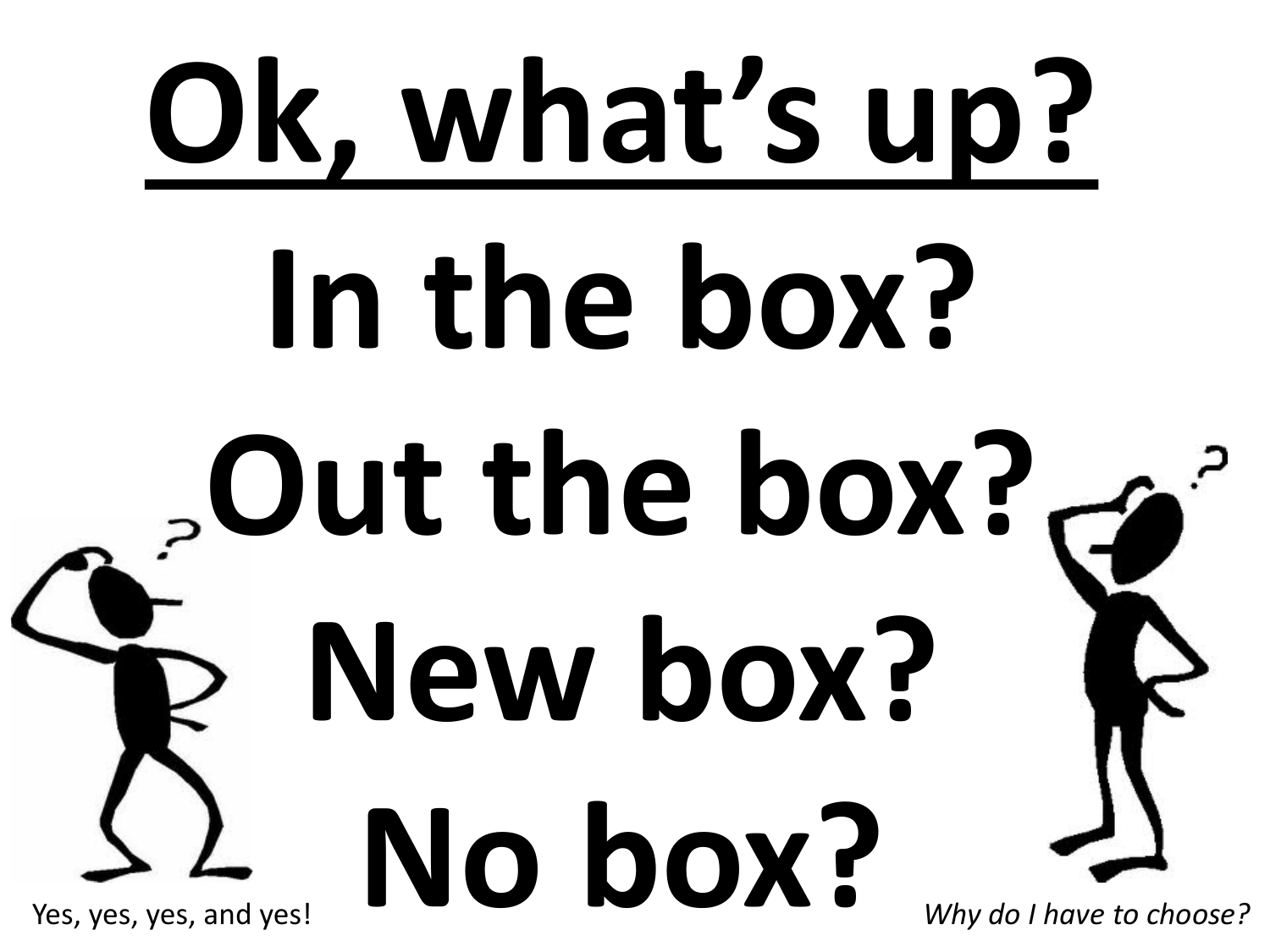#### **Why rethink the Black Liberation Movement?**

**The crisis is pushing hard A new upsurge is coming A new unity is possible New theory is needed We can learn from experience**



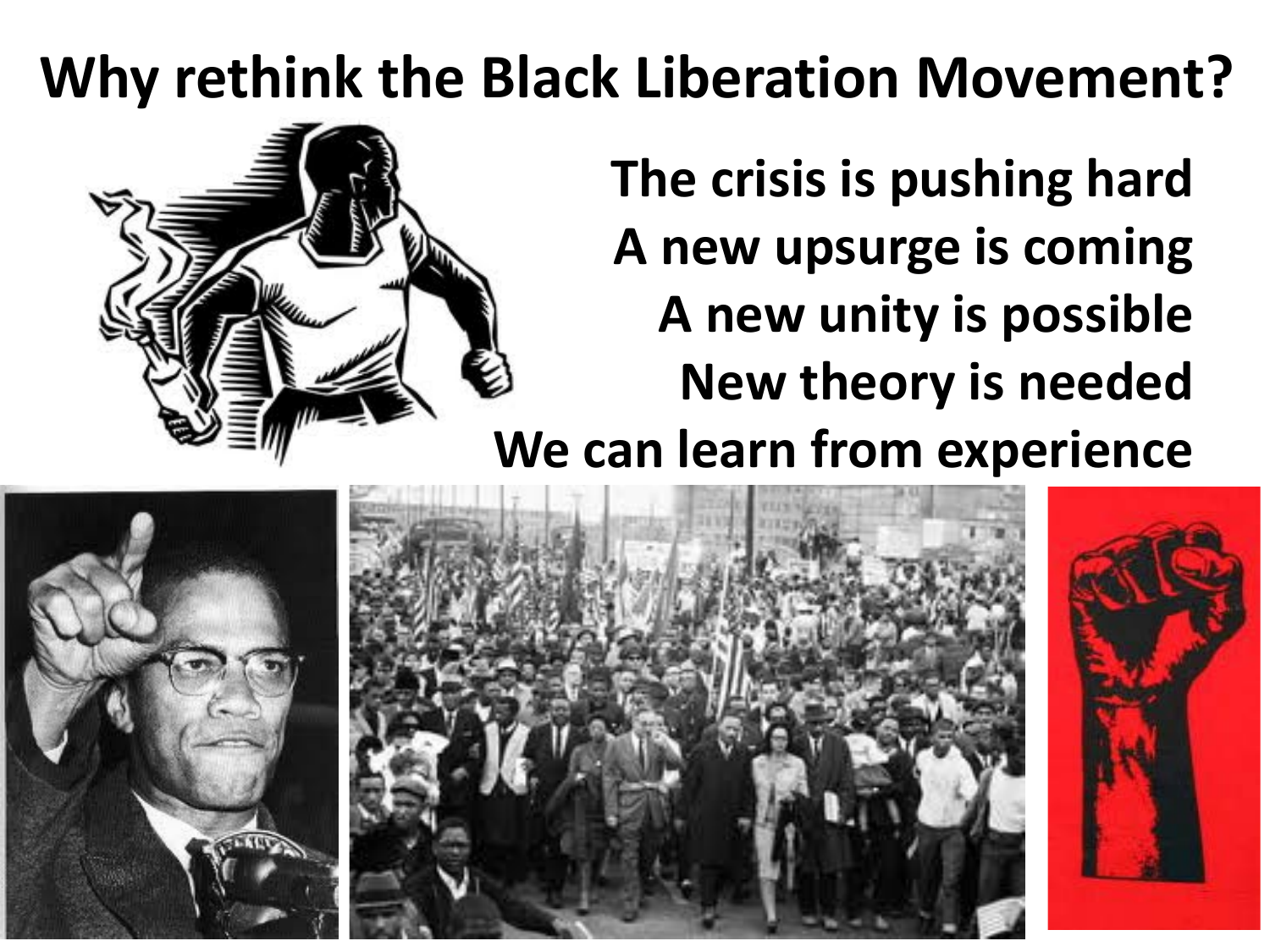

## **Basic argument**

- **1. Black people face the boxes of class exploitation, national oppression, and racism**
- **2. Black people have always had multiple movements fighting for freedom.**
- **3. It is possible to understand a dialectic of unity and polarity within the movement**
- **4. The movement strategy we need depends on the maximum unity possible**
- **5. The fundamental crisis we face forces spontaneous convergence to build upon**
- **6. We need a general methodological framework so we can all get on the same page**
- **7. We need immediate action plans, and strategic plans as well**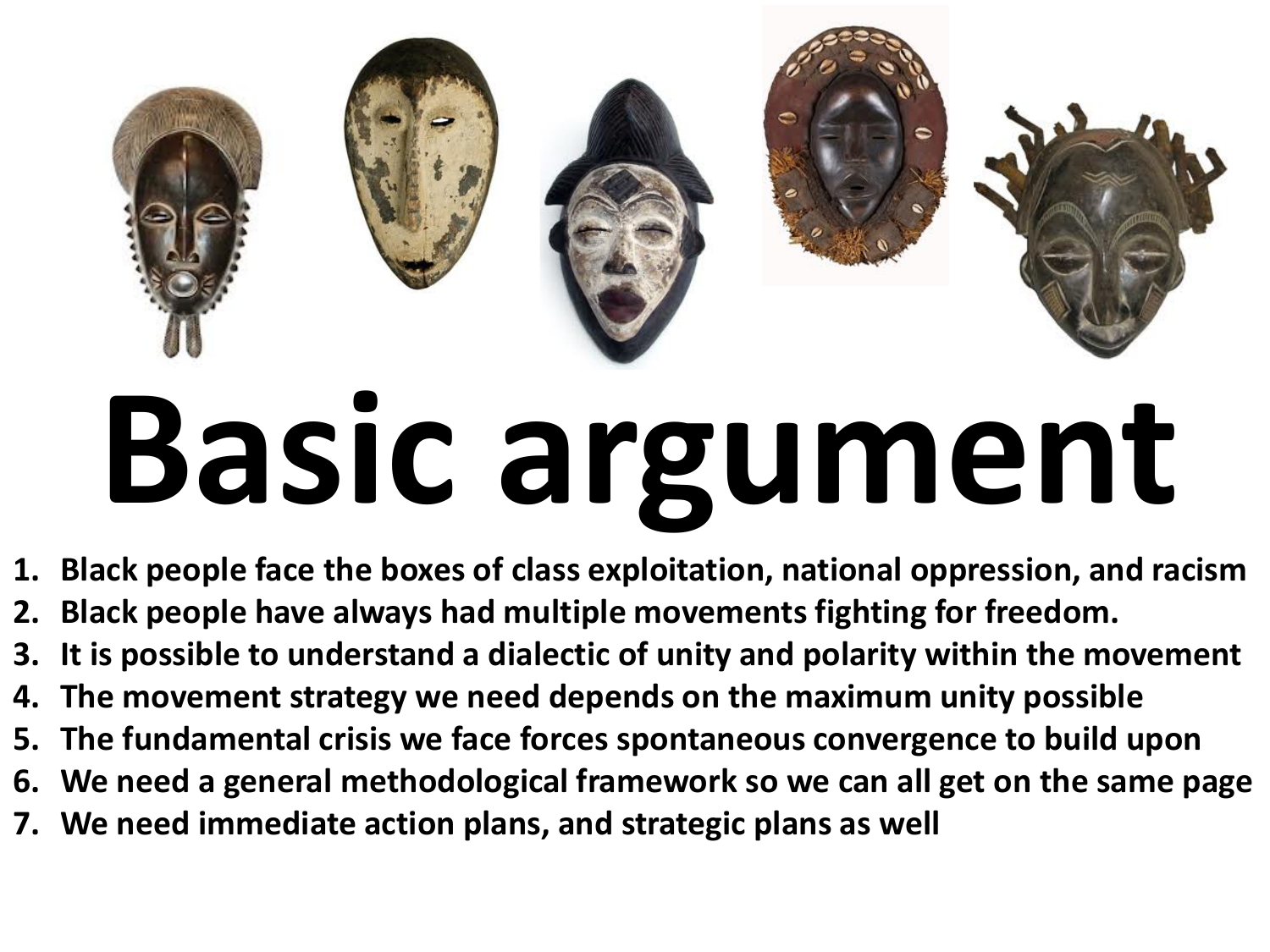**The no box option is a utopian vision and not an immediate practical project. But, it can help focus a philosophical and moral position that can guide one into a movement social change:**

*If you don't know where you are going, any road will take you there.*

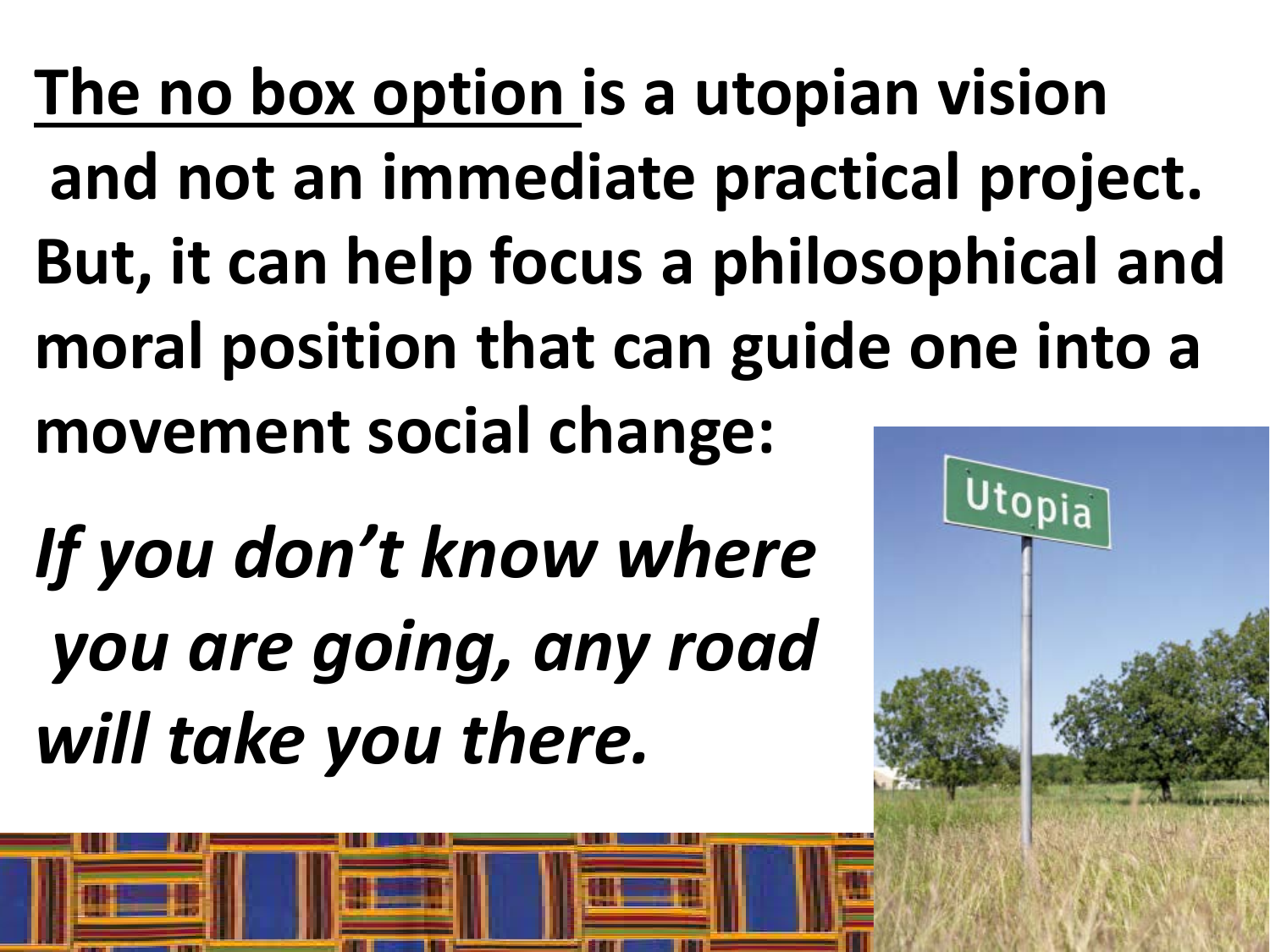#### **Toward a revolutionary transformation of everyday community life for all of us**

| De-Link from the boxes of the system of<br>oppression | <b>Re-Link to tradition and historic forms</b><br>of survival – boxes we can live by                         |
|-------------------------------------------------------|--------------------------------------------------------------------------------------------------------------|
| <b>TV</b>                                             | Face to face culture $-$ practicing the<br>social arts of conversation and<br>compromise, logic and humor    |
| <b>Fast food and soft drinks</b>                      | Natural food and water -basically cut<br>back on the red meat and place<br>emphasis on fruits and vegetables |
| Dope                                                  | Connect both sides of your brain with<br>positive cultural practices, and moral<br>values                    |
| <b>Quick fix mentality</b>                            | Rebuilding trans-generational<br>institutions for church, family,<br>neighborhood, and fun                   |

*As usual, the question is how?*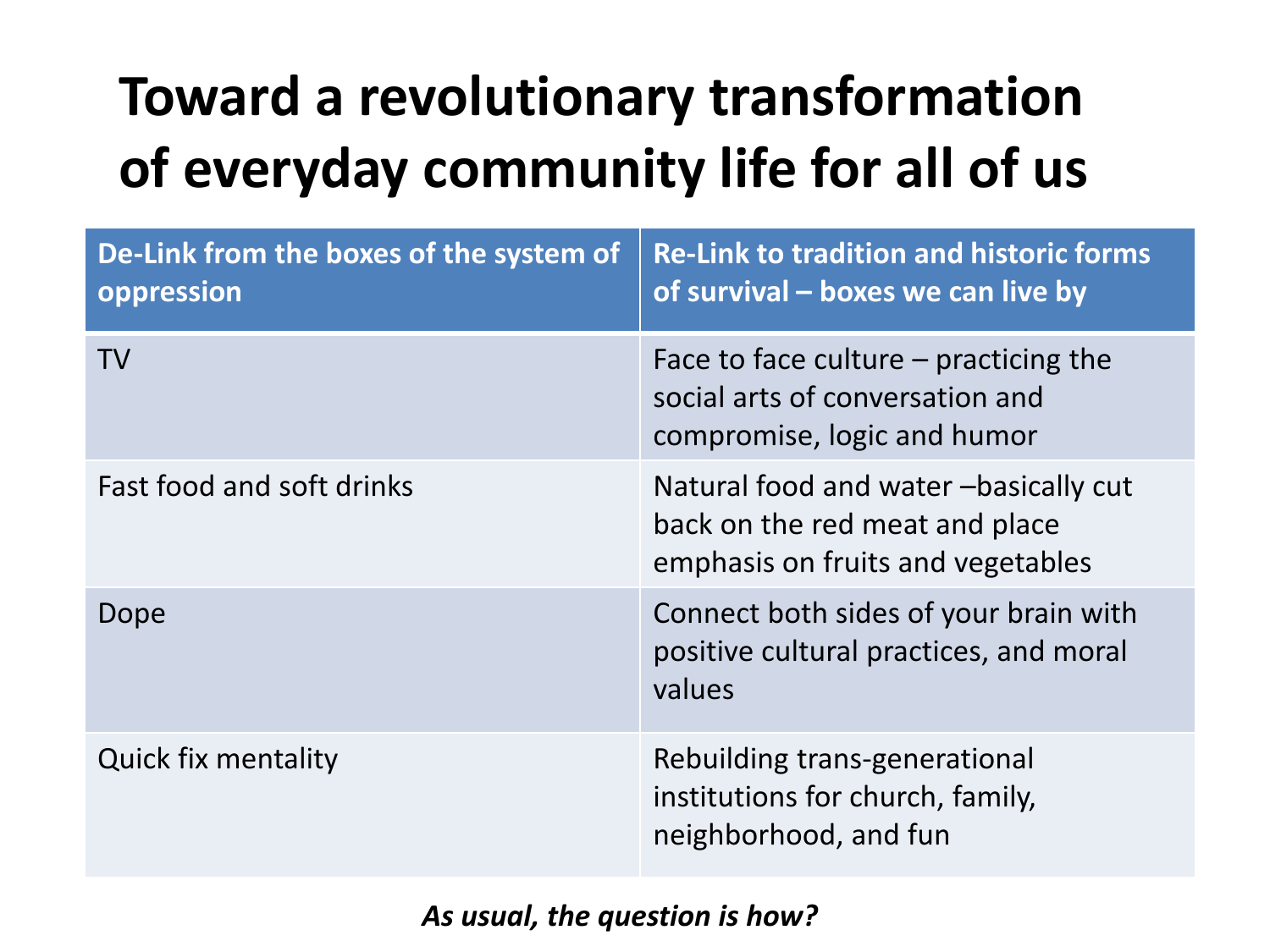## **The objective situation**

**Class exploitation: exploitation of workers and the expelled**

**National oppression: racism and soft genocide**

**Gender oppression: male supremacy and homophobia**

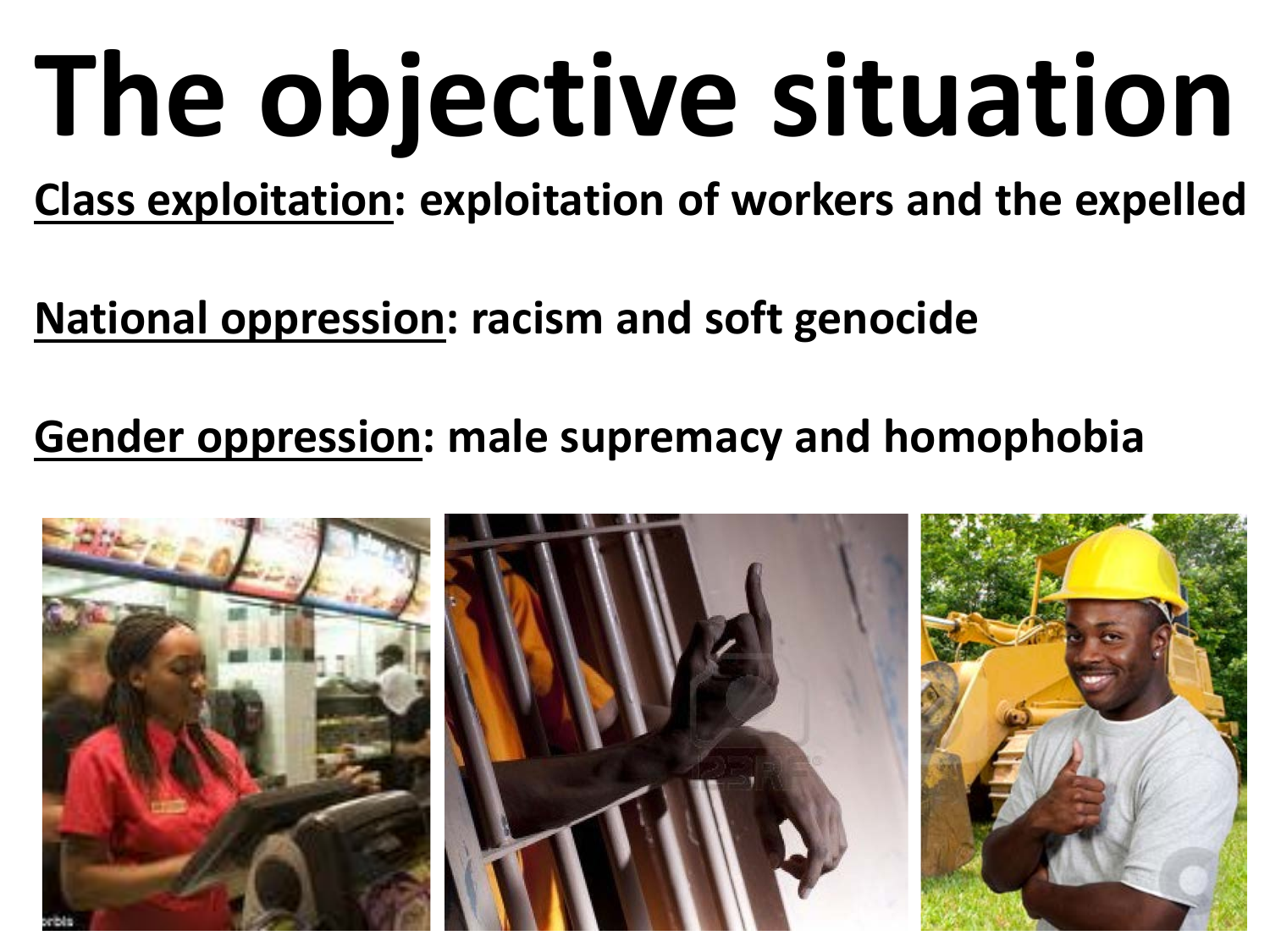#### **Technological revolution: a new moment:**

**Fundamental re-oganization of the labor process New class of 21st century proletarians (Roman style) National oppression becomes soft genocide**

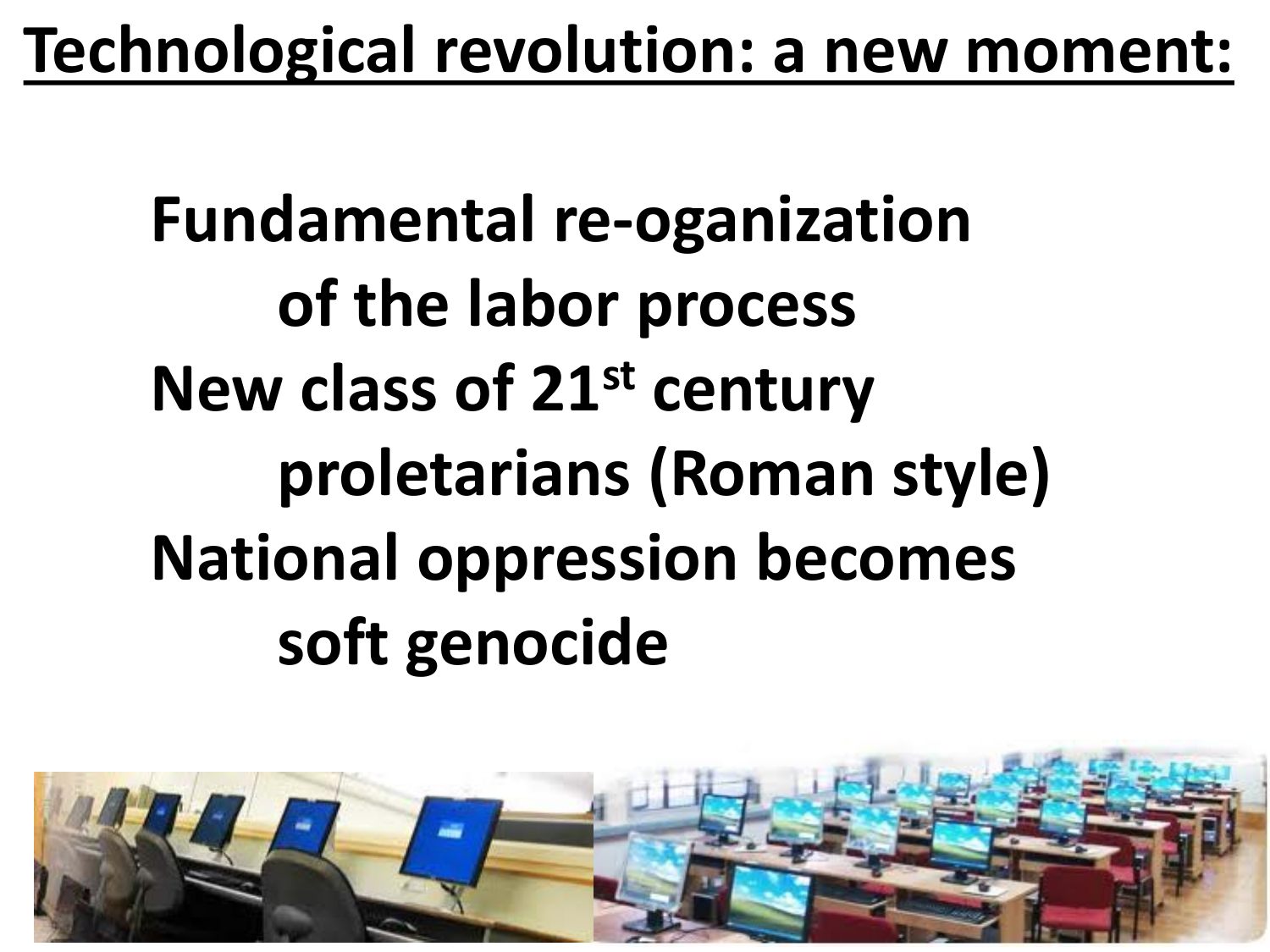#### **Our movements can be reborn and reunited**



*This moment gives us insight into our potential unity.*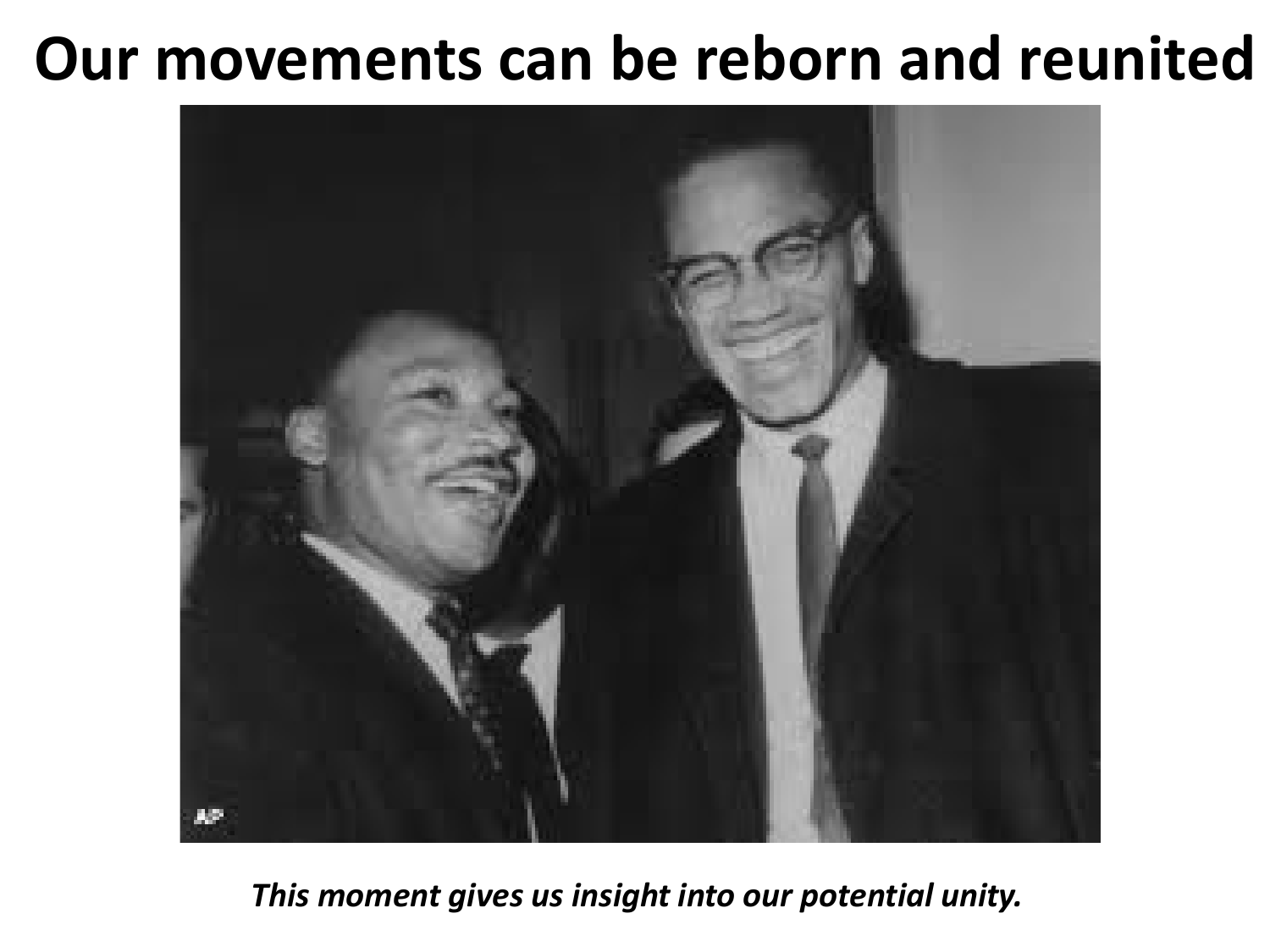#### **In the box**

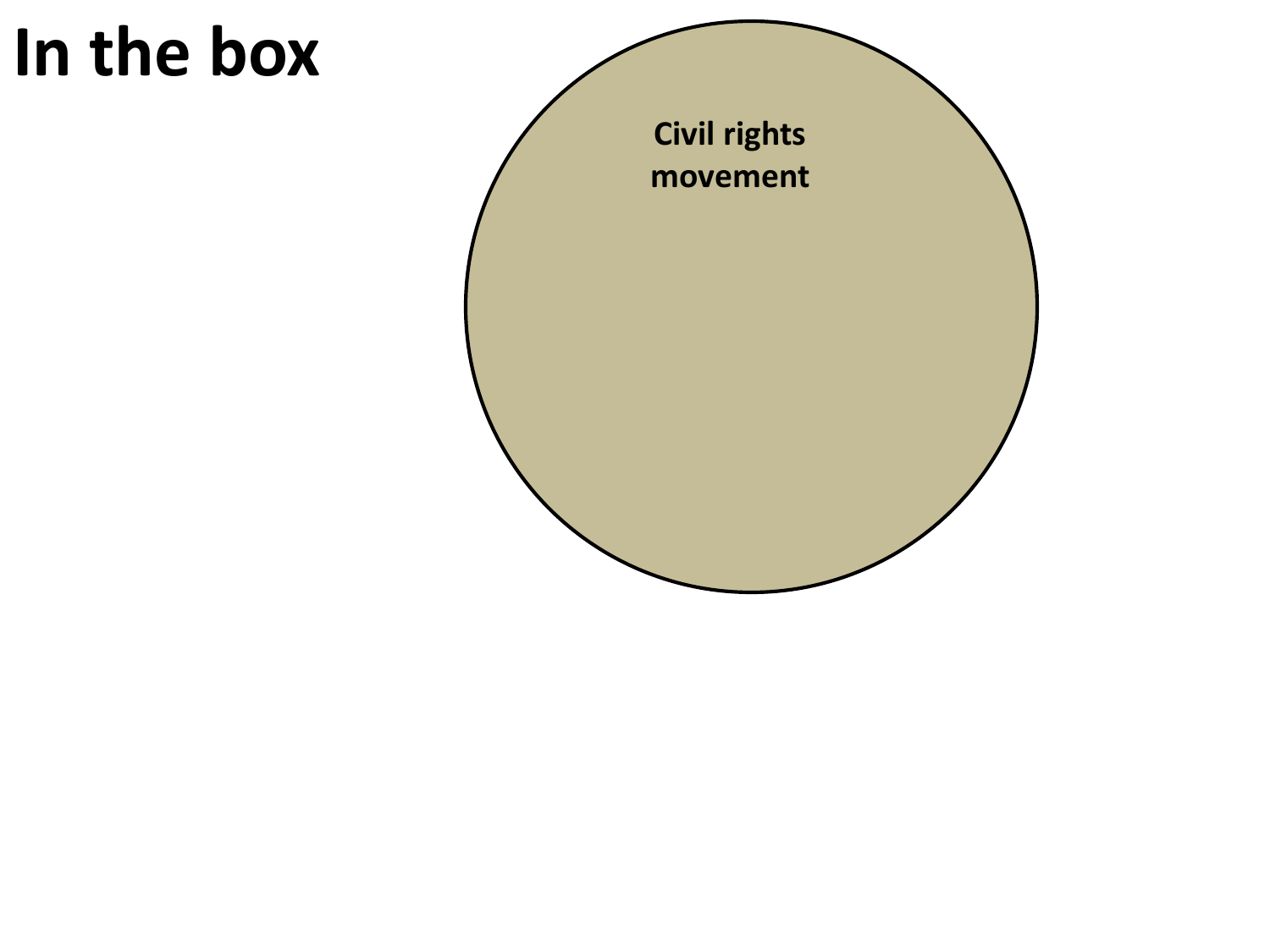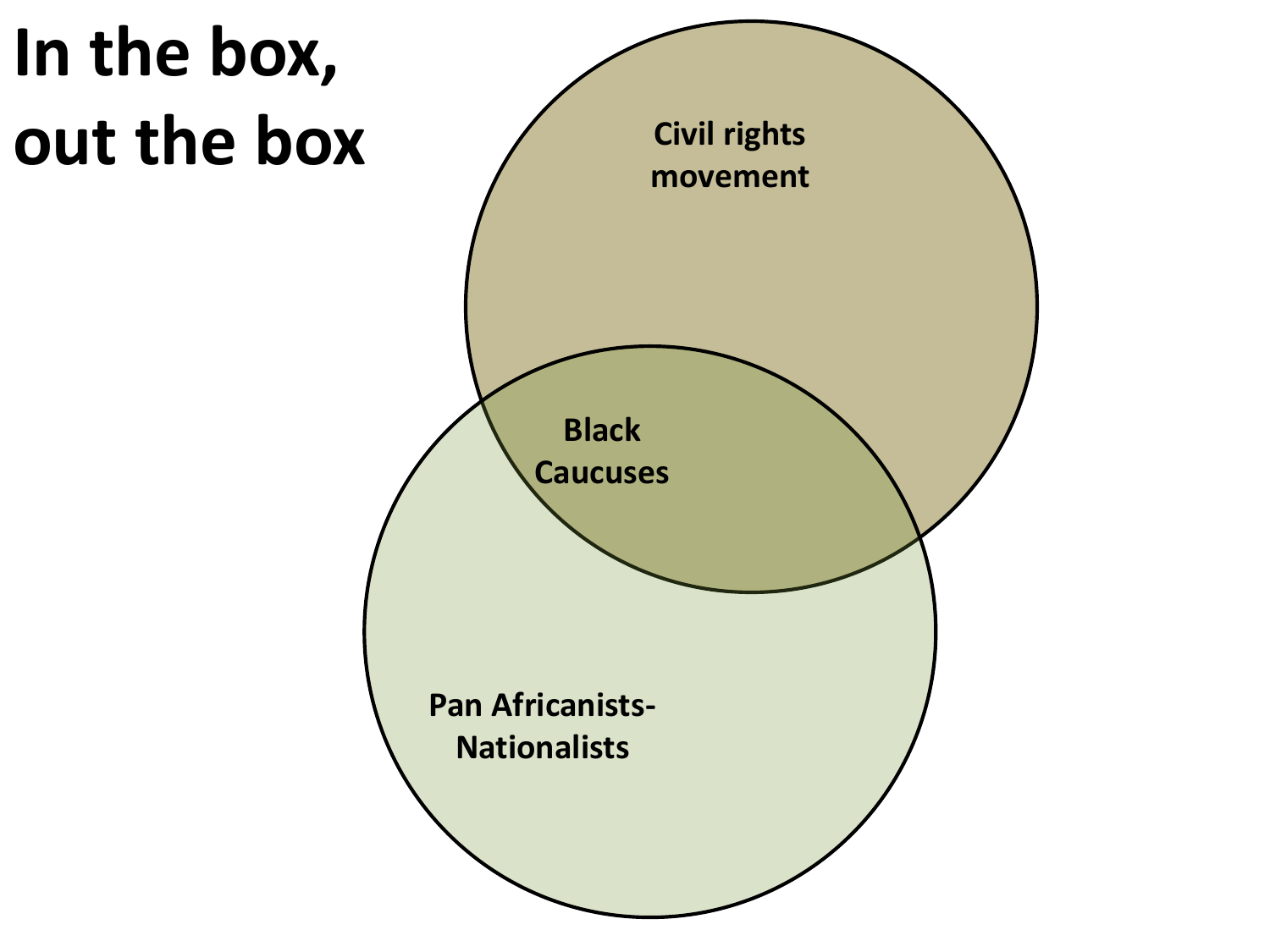

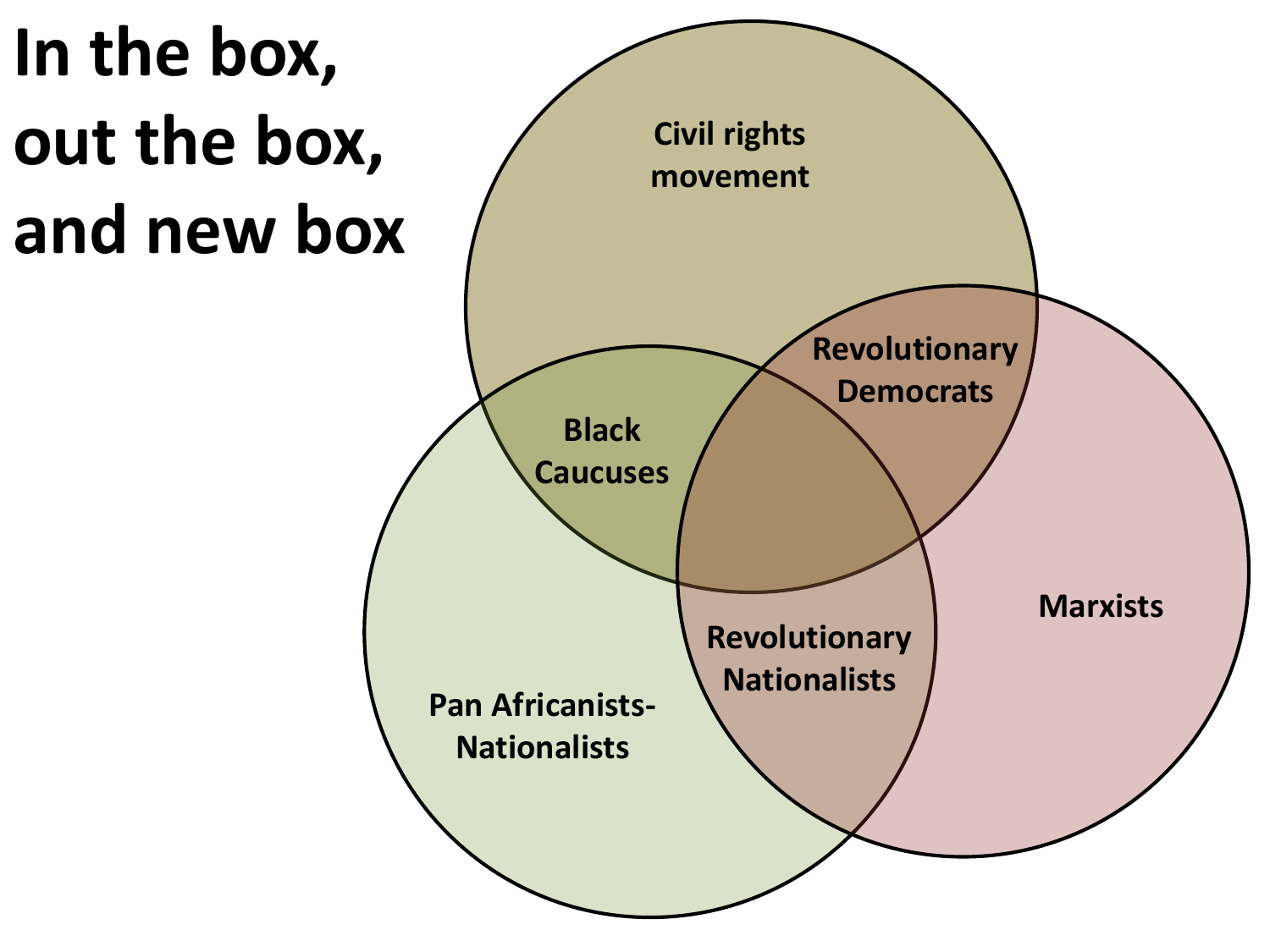

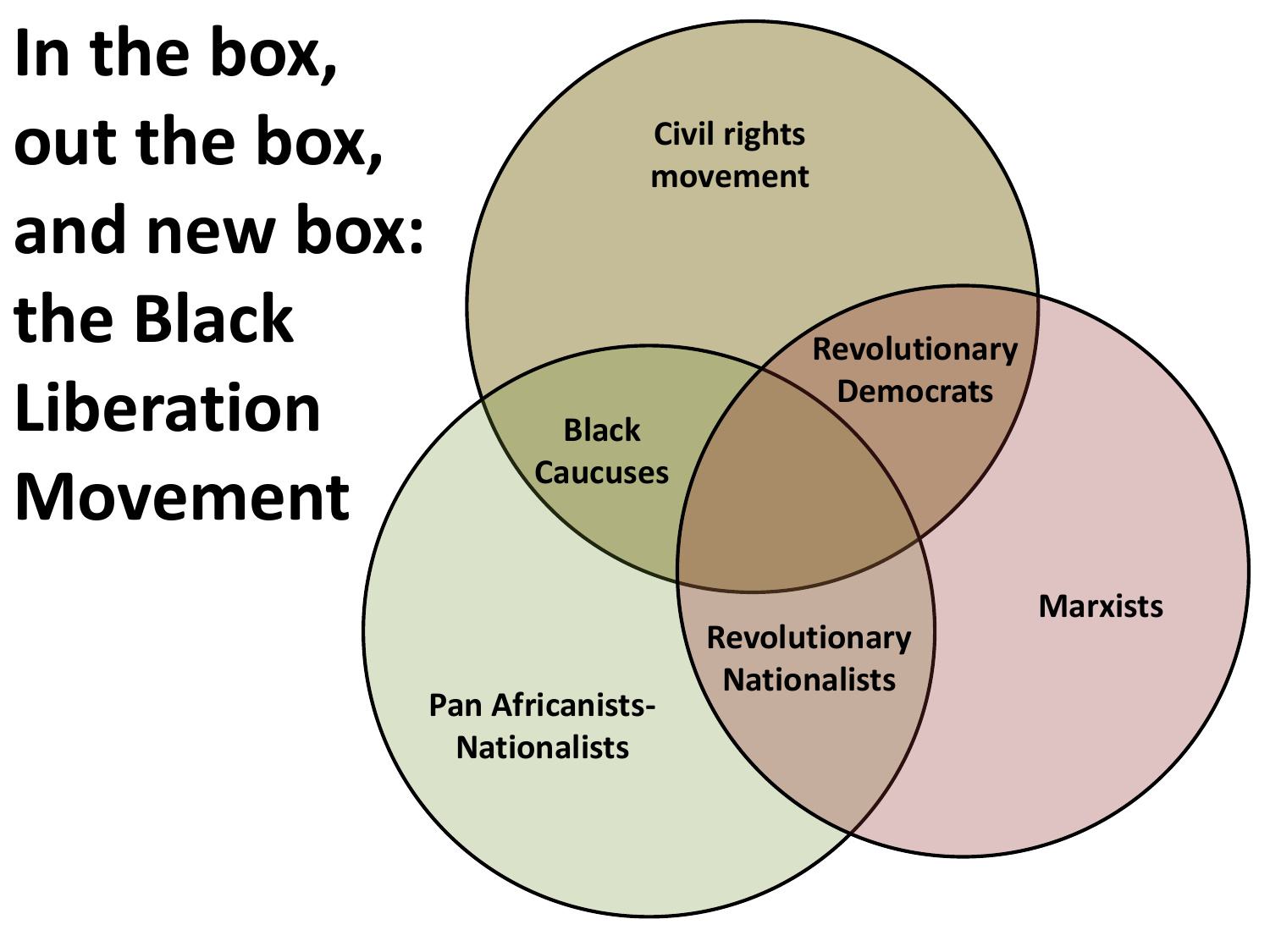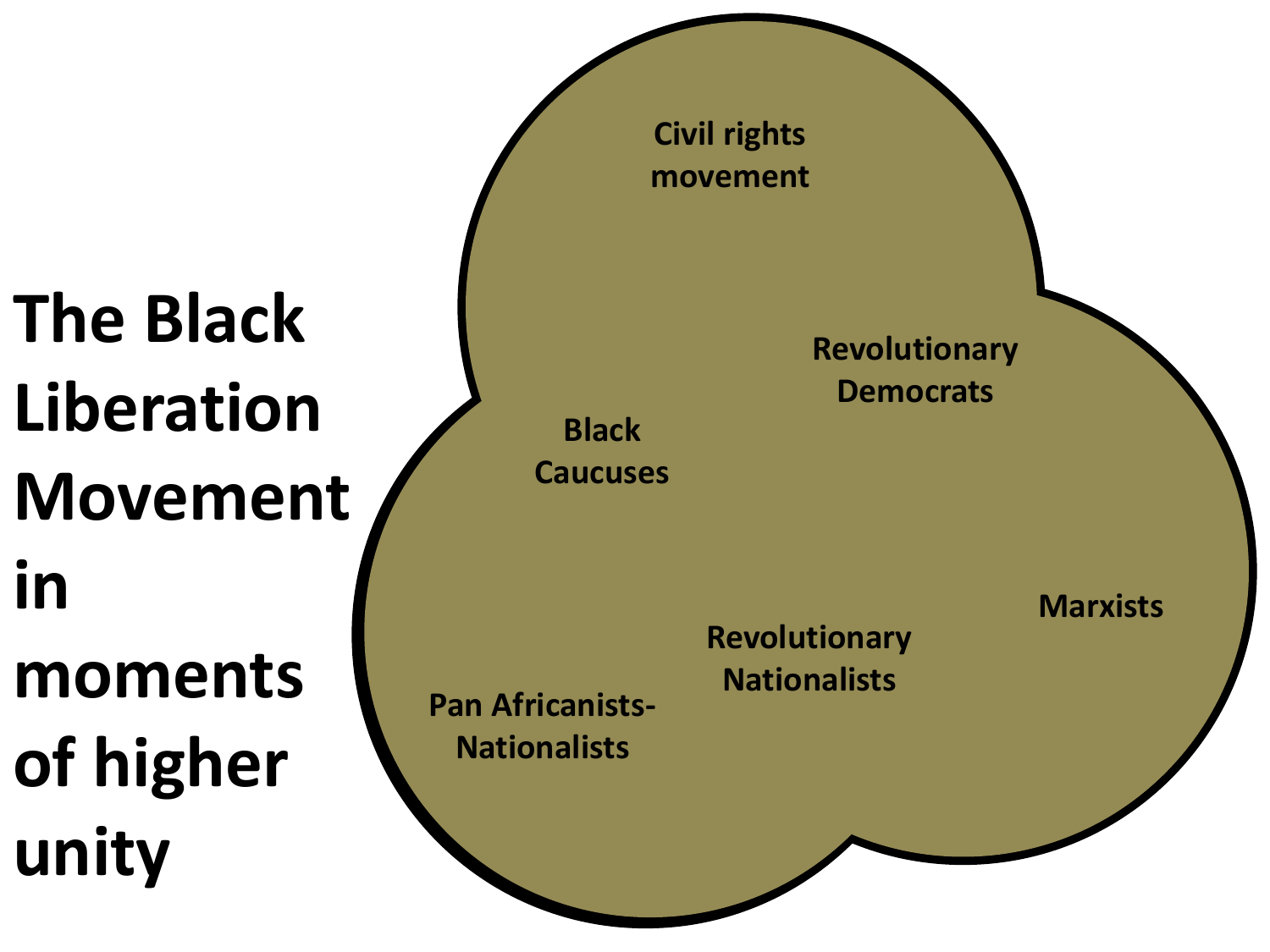#### **Critical moments of unity and upsurge for the BLM:**

- **1. Jena Louisiana**
- **2. Katrina**
- **3. Trayvon Martin**
- **4. Stevie Wonder singing for the IDF**



**5. Re-election of Obama (be careful what you wish for**

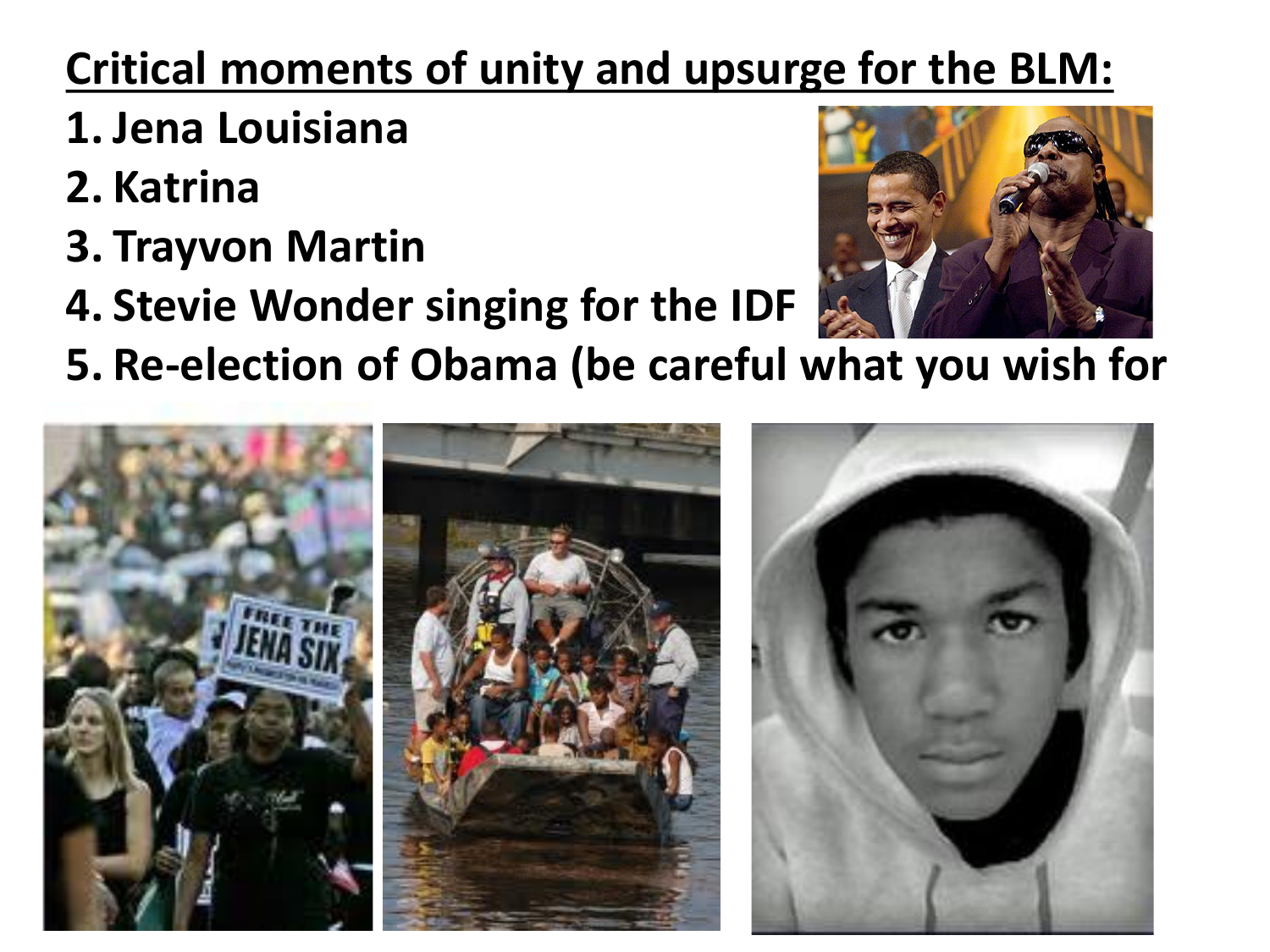### **Malcolm X Grassroots Movement**



#### **NO MORE TRAYVONS! Demand a National Plan** of Action for Racial Justice

ushmetwork.org/trayvonracialjusticepetition mxam.org







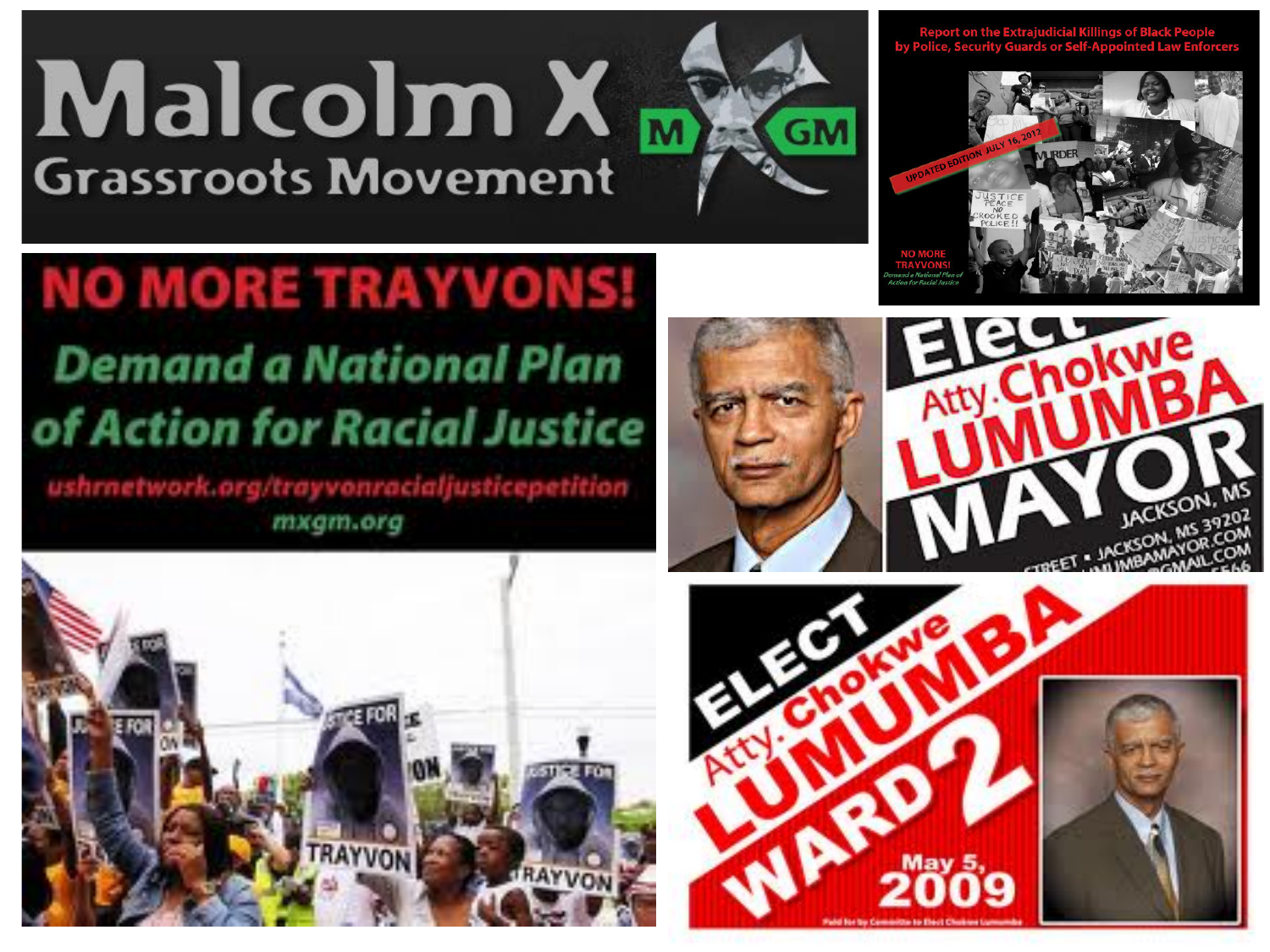### **We may not have it all together, but together we can have it all. Freedom Now!**